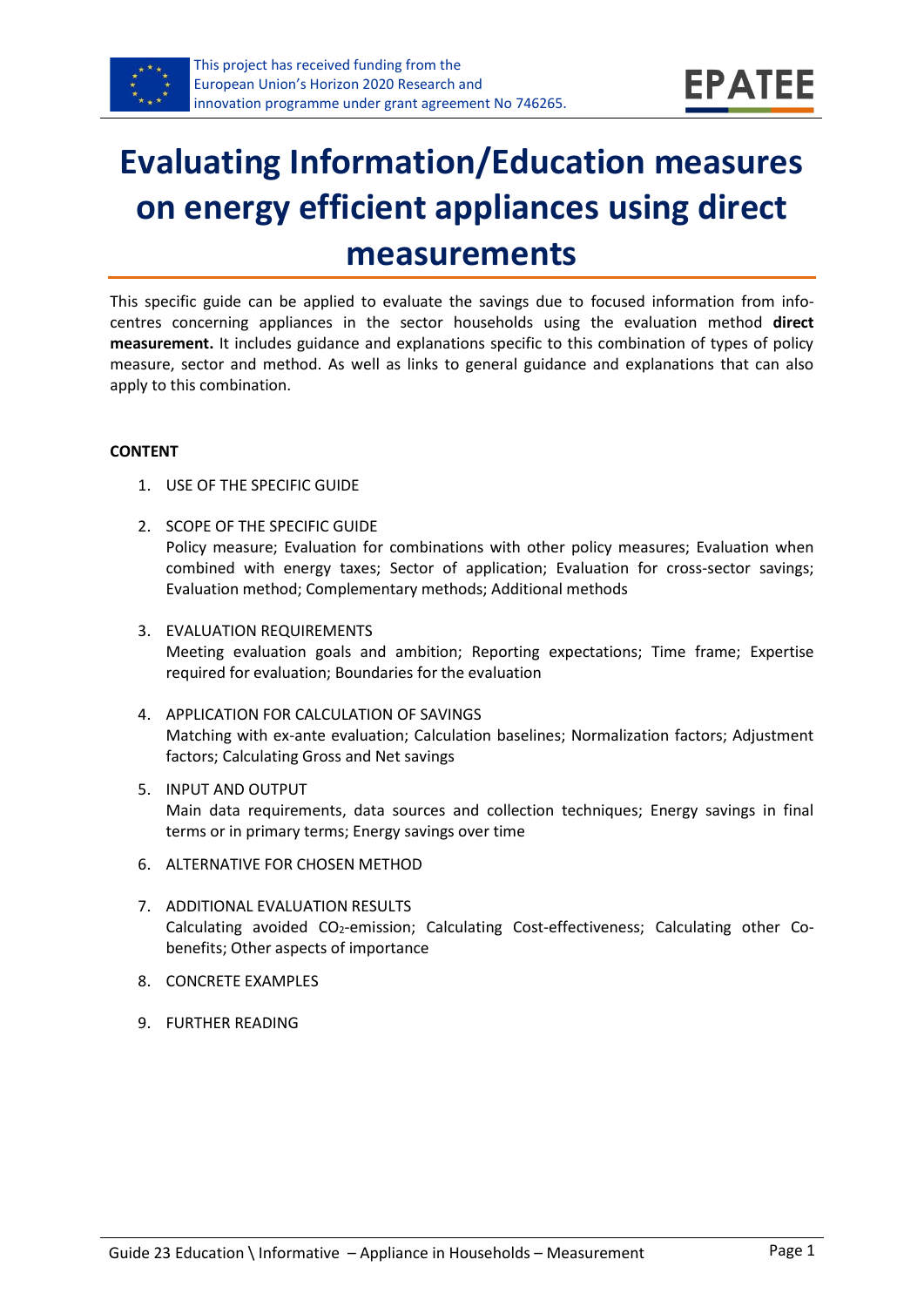## **1 | USE OF THE GUIDE – AUDIENCE, OBJECTIVES AND FOCUS**

The primary **audience** for this guide is energy efficiency programme designers, implementers or supervisors, and evaluators looking for guidance on the evaluation process of energy savings in the scope of this specific guide.

Although the application of the specific guide will generally concern the (sub) national level, account will be taken of issues at EU level when relevant (e.g. the specific format of saving figures for the EED).

This guide is not about the preceding step in the evaluation process, the choice of the method. About this previous step in the evaluation process (*the choice of the method*), see the guidance provided [here.](https://www.epatee-toolbox.eu/wp-content/uploads/2019/04/epatee_integrating_evaluation_into_policy_cycle.pdf) However, after presenting the capabilities and limitations of the guide at hand, the user will be offered alternatives for the method within this guide (see section [6\)](#page-0-0).

The **objective** of this guide is to provide:

- Information on the scope of the guide that enables the user to decide whether this guide is suited to his/her needs, and whether complementary or additional method(s) could be needed or useful (sectio[n 2\)](#page-0-1);
- Guidance about specifying the evaluation objectives and requirements (section [3\)](#page-0-2);
- Guidance about key methodological choices to calculate energy savings (section [4\)](#page-0-3);
- Guidance about the inputs (data requirements) and outputs of the method (energy savings metrics) (sectio[n 5\)](#page-0-4)**;**
- Possible alternative methods (with pros and cons) (section [6\)](#page-0-0)
- Background about evaluation results other than energy savings (sectio[n 7\)](#page-0-5);
- Relevant examples, case studies and/or good practices (section [8\)](#page-0-6);
- Relevant references for further reading (section [9\)](#page-0-7).

The guide is intended for assessing realised (ex-post) energy savings. However, account is taken of earlier (ex-ante) evaluations of expected savings, if available (see section [4\)](#page-0-3).

The **focus** of the guide is on impact evaluation, i.e. determining the energy savings, but not on how this has been reached through a step by step process with intermediate results (process evaluation).

Readers looking for the basic and general principles of energy efficiency evaluation may find the followin[g link](https://www.epatee-toolbox.eu/evaluation-principles-and-methods/) useful.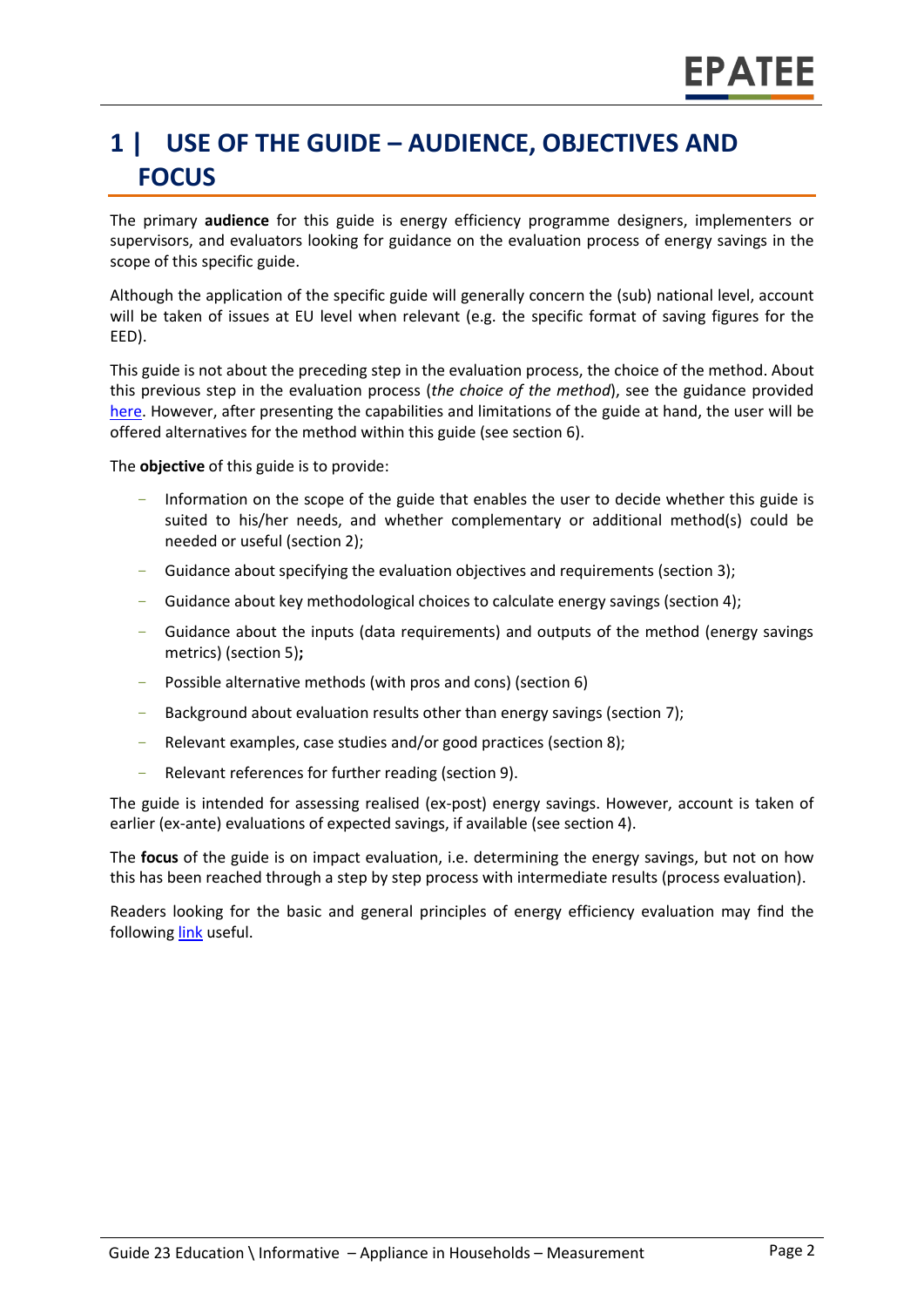## **2 | SCOPE OF THE GUIDE – POLICY, SECTOR and METHOD**

#### **2.1 About Informational and Educational measures**

More information and examples on the different subtypes residing under the main type Information/Education can be foun[d here](http://www.measures-odyssee-mure.eu/) and [here.](https://www.epatee-lib.eu/)

Informational and educational measure include energy billing, information campaigns, voluntary energy audits, regional or local information centres, voluntary labelling. The focus of this specific guide is restricted to focused information (advice) through information centres (households) or voluntary audits (companies).

Information centers provide households with additional information necessary to make informed decisions when buying new appliances. For this purpose, the provided advice is classified as to different appliances, so that the savings per appliance type can be calculated.

More detailed information on the evaluation of informational and educational measures can be found in thi[s link.](https://www.epatee-lib.eu/media/docs/EMEEES_WP2_D1_Assessment_existing_evaluation_2008-04-21.pdf)

#### **2.2 Evaluation for a combination of policy measure types**

When informational or educational measures are combined with other policy measures types it is assumed that the overall savings are mainly resulting from the policy measure at hand. However, the evaluation concerns the combined savings effect of both policy measures.

The guide is not capable of attributing part of the (overall) calculated savings to each of the policy measures (see also Double counting in the section on Gross to Net savings).

#### **2.3 Evaluation when combined with energy taxes**

The calculated savings effect for informational and educational measures will overlap with that of the energy tax. The guide is not capable of attributing part of the (overall) calculated savings to either the policy measures at hand or the energy tax. For dealing with this overlap, see section on Gross to Net savings.

#### **2.4 About appliances in households**

Information on (sub) sectors defined in the Toolbox can be foun[d here,](https://www.epatee-toolbox.eu/wp-content/uploads/2018/10/Definitions-and-typologies-related-to-energy-savings-evaluation.pdf) chapter 2, p.17.

The subsector considered here only concerns appliances in households and explicitly excludes electricity using systems related to buildings.

#### **2.5 About the method direct measurement**

Information about the various evaluation methods can be found in this [link,](https://www.epatee-toolbox.eu/wp-content/uploads/2018/10/Definitions-and-typologies-related-to-energy-savings-evaluation.pdf) table 1 and 2. This source also covers the combination of the method at hand with other methods, which will be dealt with below.

Direct measurement methods determine the energy consumption of one or more types of household appliances that are targeted by the policy measure information/education by in-situ measurement.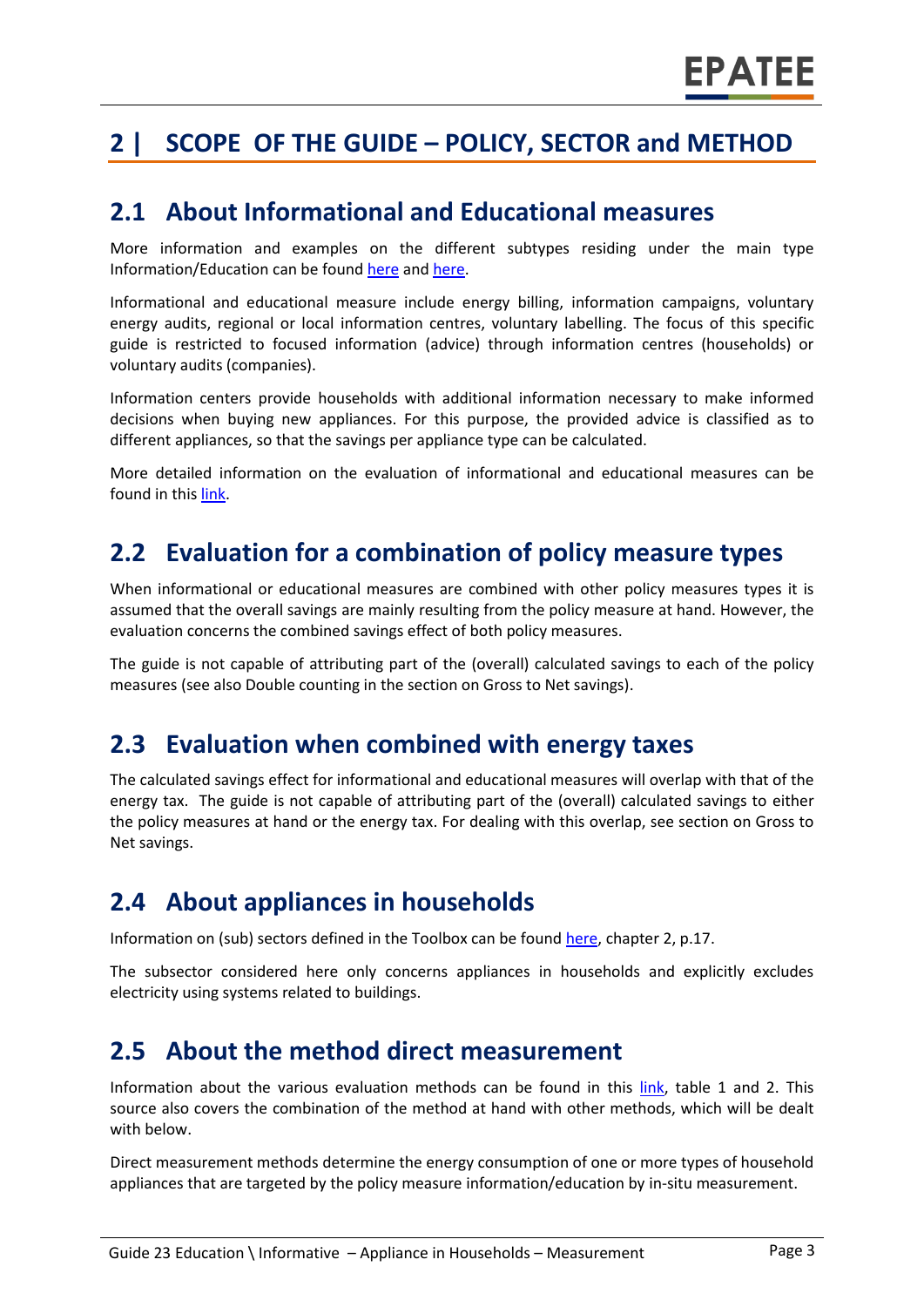### **2.6 Complementary methods to determine total savings**

Complementary methods are methods that are required, in addition to the primary selected method, to calculate energy savings.

The method at hand is meant to calculate unitary savings for one single appliance. These unitary savings should be multiplied by the number of actions or participants in order to have the calculated total savings. The number of actions or participants can be obtained in various ways. See this [link,](https://www.epatee-toolbox.eu/wp-content/uploads/2018/10/Definitions-and-typologies-related-to-energy-savings-evaluation.pdf) table 2 and 3.

The number of actions is sometimes directly available from the monitoring of the policy measure, such as the number of provided advice on specific efficient appliances through info-centers or internet. This numbers should be corrected for the follow-up rate from surveys.

Other possible sources for estimating the number of actions for this type of policy is deriving it from sales statistics provided by manufacturers or whole sellers. Surveys among the affected consumer groups can also be used to estimate the effect of focused information.

## **2.7 Additional methods to increase reliability of the results**

An additional method can be applied on top of **direct measurement** to improve the reliability of the evaluation results and/or the cost-effectiveness of the evaluation approach.

For possible combinations with an additional method see chapter 6 in thi[s link.](https://www.epatee-toolbox.eu/wp-content/uploads/2018/10/Definitions-and-typologies-related-to-energy-savings-evaluation.pdf)

To check the results of direct measurement and reduce the effort for the evaluation billing analysis may be used, provided that the focused information on targeted appliances concerns a nonnegligible part of total electricity consumption.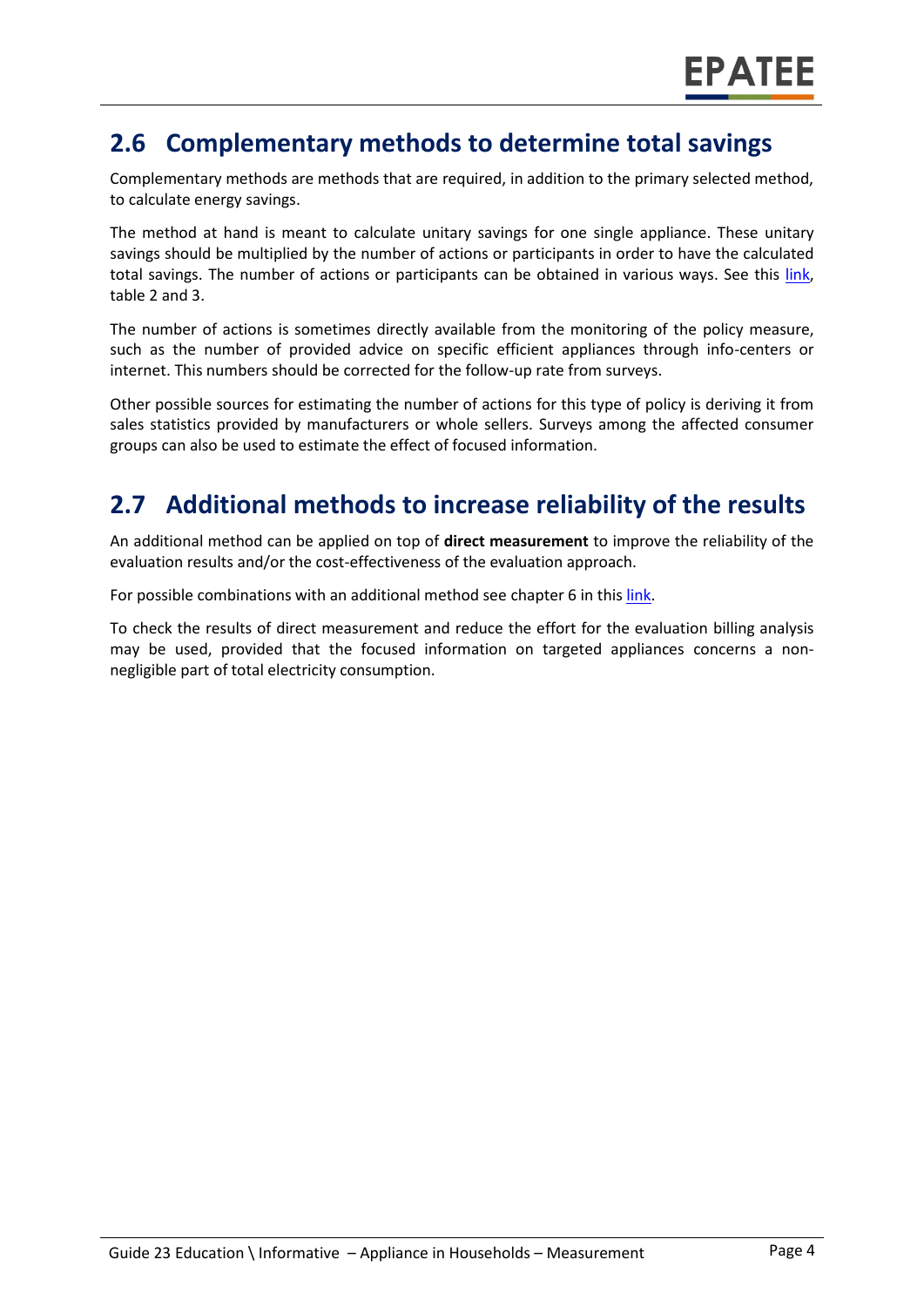## **3 | EVALUATION OBJECTIVES and REQUIREMENTS**

### **3.1 Meeting evaluation goals and ambition**

**General types of evaluation goals or criteria Level of ambition Remarks**

The table shows whether this specific guide can be used to report on general evaluation goals or criteria. See also thi[s document.](https://www.epatee-lib.eu/media/docs/D4_EMEEES_Final.pdf)

| Calculation of realized energy savings from<br>saving actions        | Medium | Information on number of<br>households buying efficient<br>appliances due to the policy<br>difficult to assess |
|----------------------------------------------------------------------|--------|----------------------------------------------------------------------------------------------------------------|
| Calculation of energy savings attributed to<br>the policy measure(s) | Low    | Additional information on<br>follow-up rate of focused<br>advices                                              |
| Cost-effectiveness of saving action (for end-<br>users)              | High   | Free advice and almost same<br>price for more efficient<br>appliances                                          |
| Cost-effectiveness of policy (government<br>spending)                | Low    | Info-centres are a rather<br>costly activity given the often<br>low follow-up of provided<br>advice            |
| $CO2$ -emission reduction from saving actions                        | High   | See energy savings                                                                                             |
| $CO2$ -emission reduction attributed to the<br>policy measure(s)     | High   | See energy savings                                                                                             |

For more information on verification of actual energy savings and attribution/baseline/corrections see section 4, and for cost-effectiveness and emission reduction see section 7.

## **3.2 Reporting expectations**

The method will make it possible to report (net) savings of labelling of household appliances. However, the described method of direct measurement is associated with a very high effort.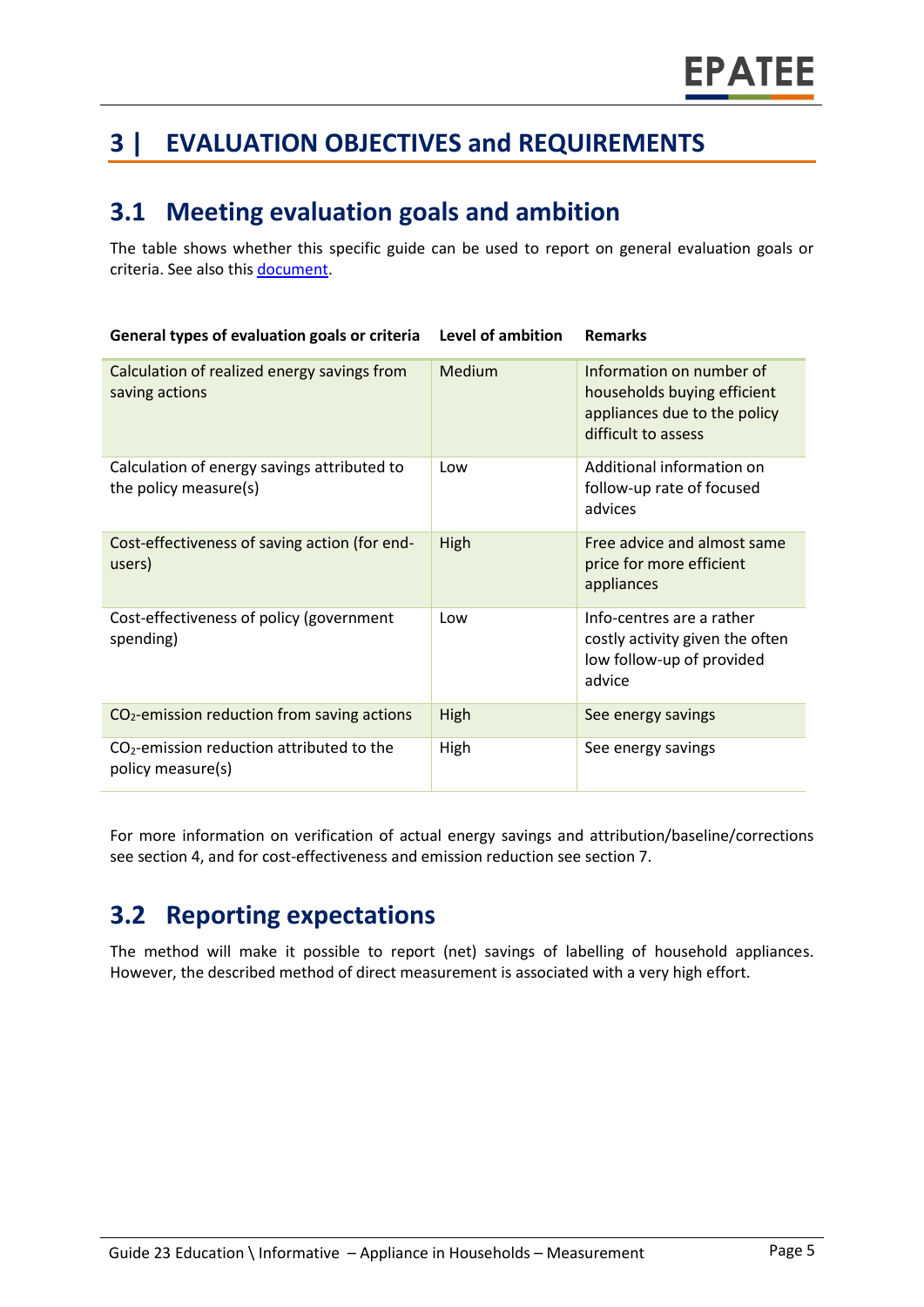## **3.3 Time frame for evaluation**

The length of the period under evaluation is dependent on the active period of the policy measure, the need to monitor developments before the implementation of savings actions (in case of methods based on before/after saving actions), and the time needed to present (reliable enough) results or impacts that fit into the decision making process. In some cases, the periodicity of evaluation can be set by law.

The planning of evaluation activities concerns regular monitoring of energy consumption and factors that define consumption, intermediate check of (ex-ante) estimated (unitary) savings through measuring or surveys, intermediate evaluations to improve the policy implementation and the final evaluation and reporting. Direct measurements can only be performed after physical implementation of the energy efficiency action.

## **3.4 Expertise needed for chosen method**

Knowledge about the behaviour of households as to actually using the advice on efficient appliances (follow-up rate for advice), designing interviews and interviewing skills are needed for a proper evaluation.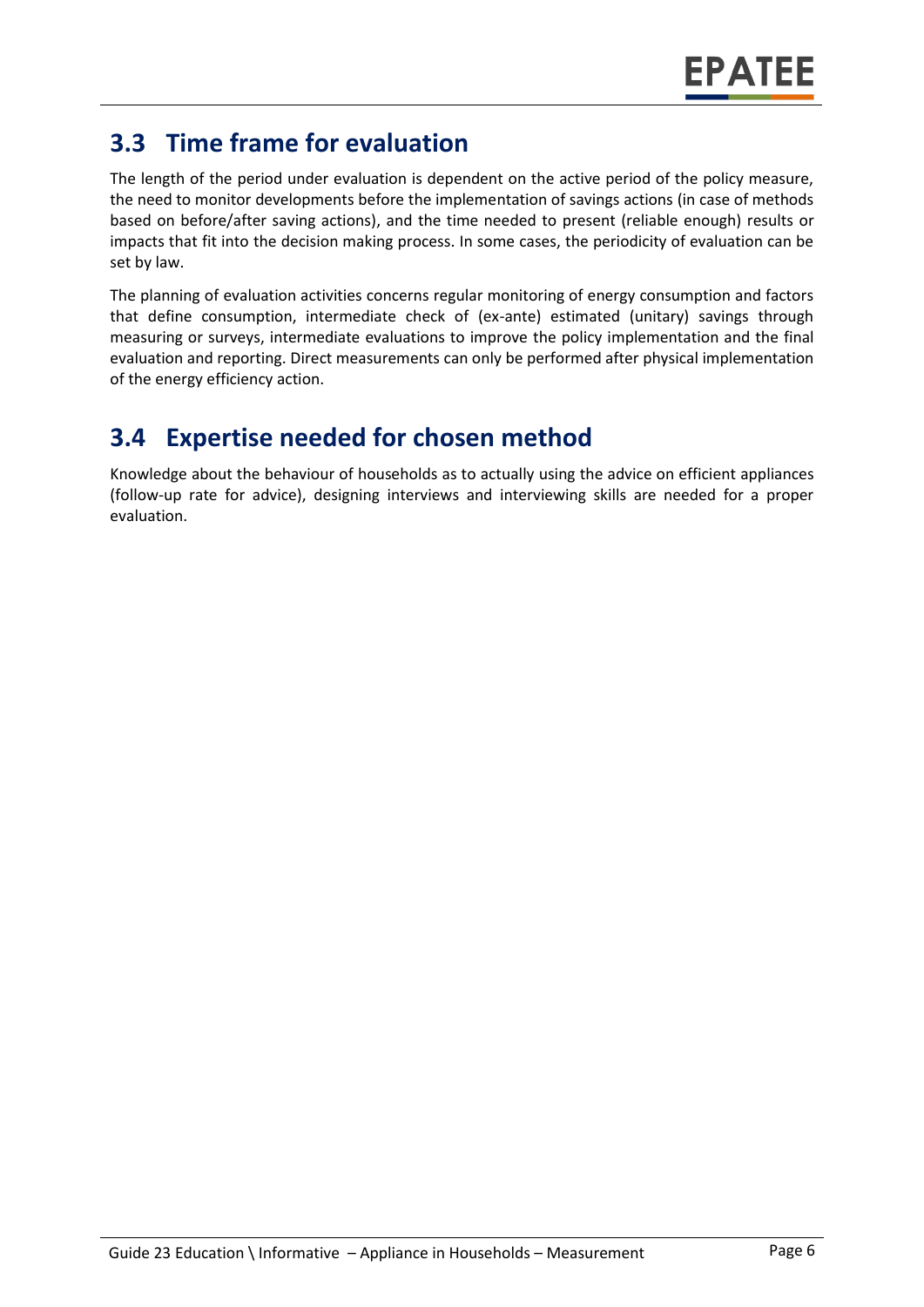## **4 | KEY METHODOLOGICAL CHOICES FOR CALCULATION OF ENERGY SAVINGS**

General principles of calculating realized savings using different methods can be found [here](https://www.epatee-lib.eu/media/docs/D4_EMEEES_Final.pdf) and [here.](https://www.epatee-lib.eu/media/docs/EMEEES_WP3_Report_Final.pdf)

This section deals with key methodological choices to be considered when calculating energy savings: consistency between ex-ante and ex-post evaluation, baseline, normalization and adjustment factors. These choices are important **to document** when reporting energy savings, to ensure the **transparency** of the results.

The method measurement is applied using in-situ measurements of consumption of one or more appliances directly in households (or in the additional method by analyzing the energy bill of the household affected). It directly compares households that are targeted by the policy measure information/education and other households (see baseline choices).

#### **4.1 Matching method with earlier ex-ante evaluation**

From the viewpoint of methodological consistency and data availability using the same method in the ex-ante evaluation and in this specific guide on ex-post evaluation might be an obvious choice. However, for ex-ante evaluation only a few methods are usually considered, namely deemed savings, engineering estimate and stock modeling. The method direct measurement is not suited for ex-ante evaluations.

A different method than the one(s) used for the ex-ante evaluation can be applied for the ex-post evaluation, depending on the evaluation objectives, timeframe and data available for the situation after implementing the actions. For possible combinations of methods applied ex-ante and ex-post, see chapter 7, calculation approaches in this [link.](https://www.epatee-toolbox.eu/wp-content/uploads/2019/04/Saving_calculation_methods_for_EPATEE_Toobox_2019_04_24.pdf)

If the **measurement method** does not provide an acceptable combination with the earlier applied exante method it might be useful to select another method (see examples of alternatives in section [6\)](#page-0-0).

In practice, ex-ante and ex-post evaluations are applied consecutively. The ex-post evaluation may also build on an earlier ex-post evaluation that makes use of measurement data for appliances coming from previous ex-post evaluation or studies (e.g. about previous periods of the same policy measure, or about the same types of energy saving actions as the ones promoted by the new policy measure). These previous ex-post studies could have used another type of method as well.

#### **4.2 Calculation baselines**

Energy savings are defined in general as the difference between the actual situation and a reference situation without the saving actions (and without the policy measures that influence these saving actions). In case of saving actions the reference situation can be defined using various calculation baselines. Before/after, With/without, Trend, Target/control group and Minimum efficiency standard. For further background, see [here.](https://www.epatee-toolbox.eu/wp-content/uploads/2019/04/Application_of_KB_savings_baselines_and_correction_factors_in_the_Toolbox_and_PSMCs_190418_.pdf)

Energy savings in this specific guide can be calculated by applying the baseline option target/control group, where the control group contains households that have not received information on efficient appliances. Another baseline option could be Before/after but it is not possible to measure "before" as that household is only known after providing advice on efficient appliances.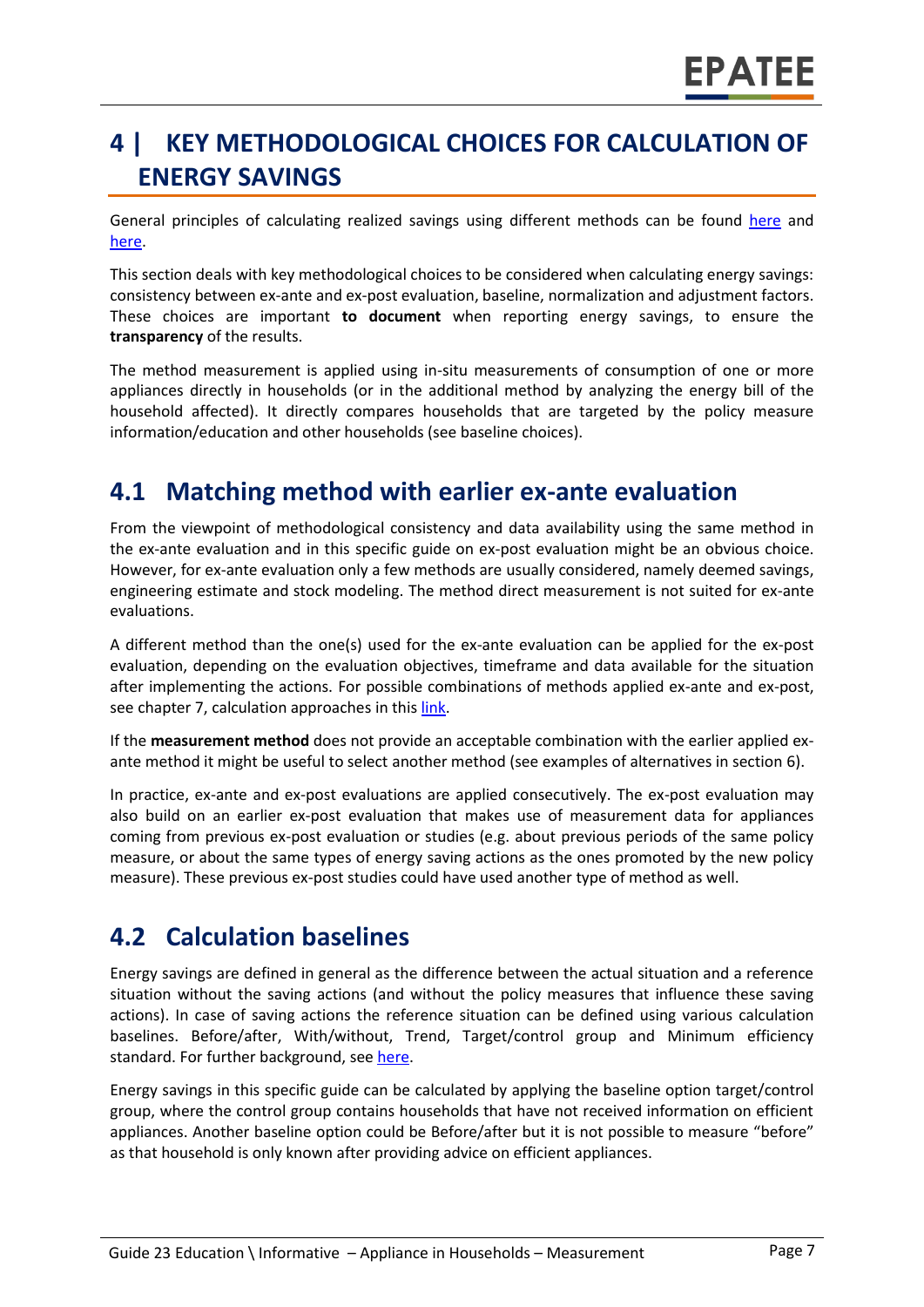### **4.3 Normalization factors**

The calculation with **a target/control group baseline** provides a difference in energy consumption that should be corrected for influences on energy consumption other than the saving actions. These so-called normalization factors can be weather (with effect on consumption), the rebound effect and changes in energy using activities, such as production (industry), occupation rate (buildings) or car usage (transport).

Normalization is normally not needed as the factors will be the same for the Target group and the Control group. However, this should be checked and possibly the factors should be applied nevertheless. For example if the time series available for both groups are limited (which could thus mean that the energy savings would be calculated for a particular period, not necessarily representative of typical conditions). For this specific guide the normalization factors can concern the rebound effect, e.g. more intense use of efficient appliances they lead to a lower bill (see table 1 in thi[s link\)](https://www.epatee-toolbox.eu/wp-content/uploads/2019/04/Saving_calculation_methods_for_EPATEE_Toobox_2019_04_24.pdf).

### **4.4 Adjustment factors**

Adjustment factors define which part of the calculated energy savings can be attributed to a policy measure or meets the definition of savings specified in the evaluation objectives or reporting requirements (see next section on "Calculating Gross and net savings).

Adjustment factors can concern the Free rider effect, the Spill-over/multiplier effect, Additionality and Non-compliance. See [here.](https://www.epatee-toolbox.eu/wp-content/uploads/2019/04/Saving_calculation_methods_for_EPATEE_Toobox_2019_04_24.pdf)

Additionality and non-compliance are connected to unitary savings, while free riders and spill-over work through the number of actions (see next section on "Calculating Gross and net savings).

In case of another policy focusing on the same saving actions as evaluated with the guide at hand the adjustment factor Double counting might be relevant. If the other policy is not covered in the guide at hand double counting can only be accounted for at a higher level than individual guides.

(See Distinction of energy efficiency improvement measures by type of appropriate evaluation see the lin[k here](https://ec.europa.eu/energy/intelligent/projects/sites/iee-projects/files/projects/documents/emeees_project_report_en.pdf) and [here\)](https://www.academia.edu/14979876/Evaluating_energy_efficiency_policy_measures_and_DSM_programmes).

For correction of the gross unitary savings the factor non-compliance can be applied. See thi[s link.](https://www.epatee-toolbox.eu/wp-content/uploads/2019/04/Saving_calculation_methods_for_EPATEE_Toobox_2019_04_24.pdf)

For correction of the gross number of saving actions, free riders can possibly be applied as adjustment factor.

For free riders a distinction must be made between saving actions due to the policy measure and actions which would have been taken anyway. The method **measurement** does not provide directly this information, thus other ways must be found, such as a survey among participants to the policy measure about their motivation, or application of Randomized Controlled Trial (RCT) or Quasiexperimental design (see further in this [topical case study\)](https://www.epatee-toolbox.eu/wp-content/uploads/2018/10/epatee_topical_case_study_evaluating_net_energy_savings.pdf).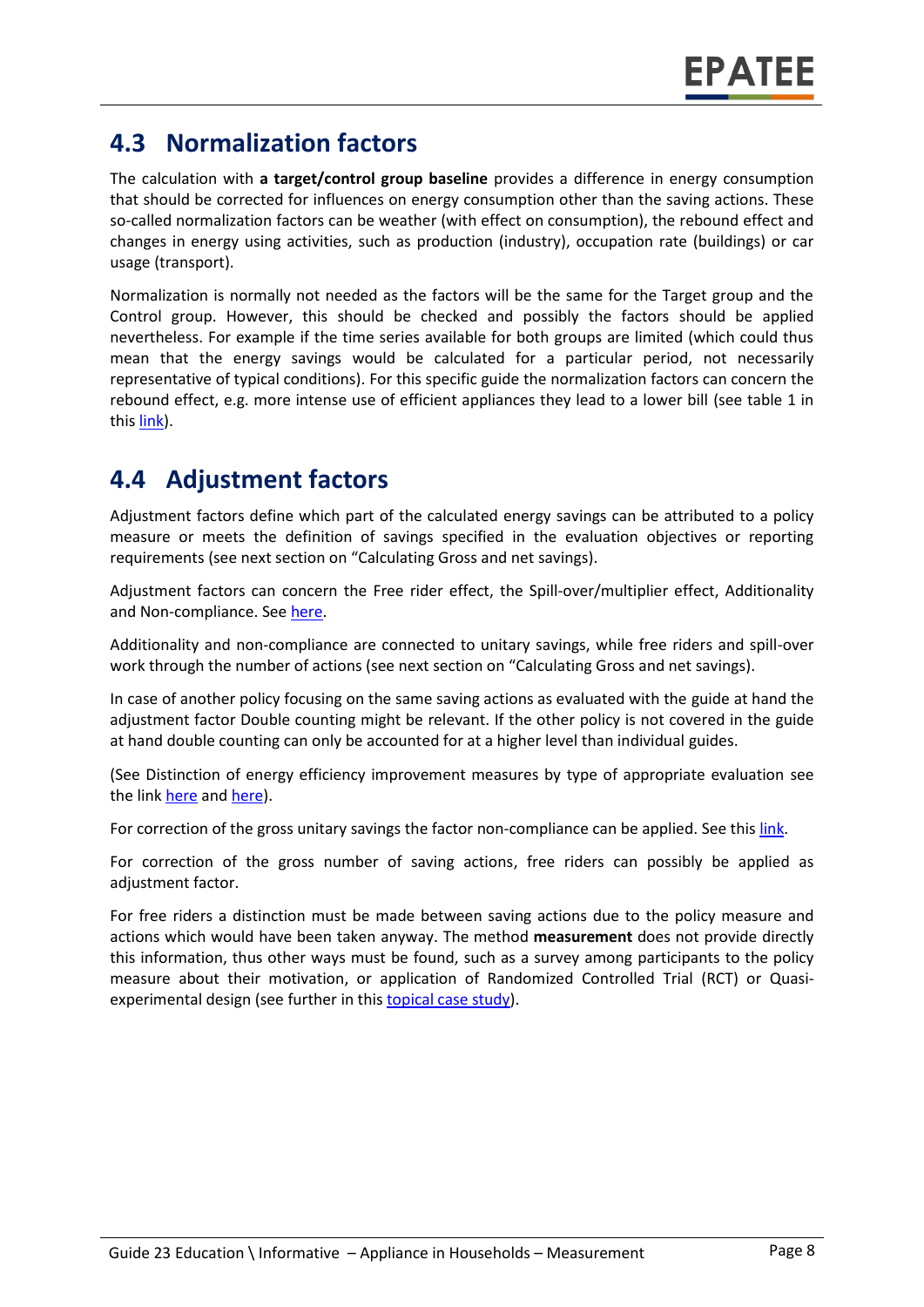#### **4.5 Calculating Gross and Net energy savings**

Gross savings concern the calculated savings from saving actions using a chosen baseline and normalization factors. Net savings concern the savings attributed to policy measures or to a stakeholder (e.g. an energy company with an obligation to realise savings at their customers).

When calculating the savings a distinction must be made between the **unitary savings** and **number of actions** (see this [link\)](https://www.epatee-lib.eu/media/docs/D4_EMEEES_Final.pdf).

The gross unitary savings can be calculated using the baseline Target/control group (see section on baselines) and correcting, if needed, for the rebound-effect (see section on normalization factors).

The gross number of actions is determined with the complementary method (see chapter 2).

Total gross savings are equal to gross unitary savings, times gross number of actions.

The net unitary savings follow from the gross unitary savings after correction for non-compliance (see adjustment factors). The net number of actions follows from the gross number after correction for free riders. Total net savings are equal to net unitary savings, times net number of actions. See [here](https://ec.europa.eu/energy/intelligent/projects/sites/iee-projects/files/projects/documents/emeees_project_report_en.pdf) and [here.](https://www.academia.edu/14979876/Evaluating_energy_efficiency_policy_measures_and_DSM_programmes)

The savings should be corrected for the Double counting effect, i.e. the overlap between the savings due to informational/educational measure and savings due to other policy measures. The overlap in the calculated savings of both policy measures cannot be processed at the level of a PSMC but must be corrected at the level of savings due to overall policy portfolios.

For addressing double counting see [here](https://www.academia.edu/14979876/Evaluating_energy_efficiency_policy_measures_and_DSM_programmes) and [here.](https://ec.europa.eu/energy/intelligent/projects/sites/iee-projects/files/projects/documents/emeees_project_report_en.pdf)

See section on Concrete examples.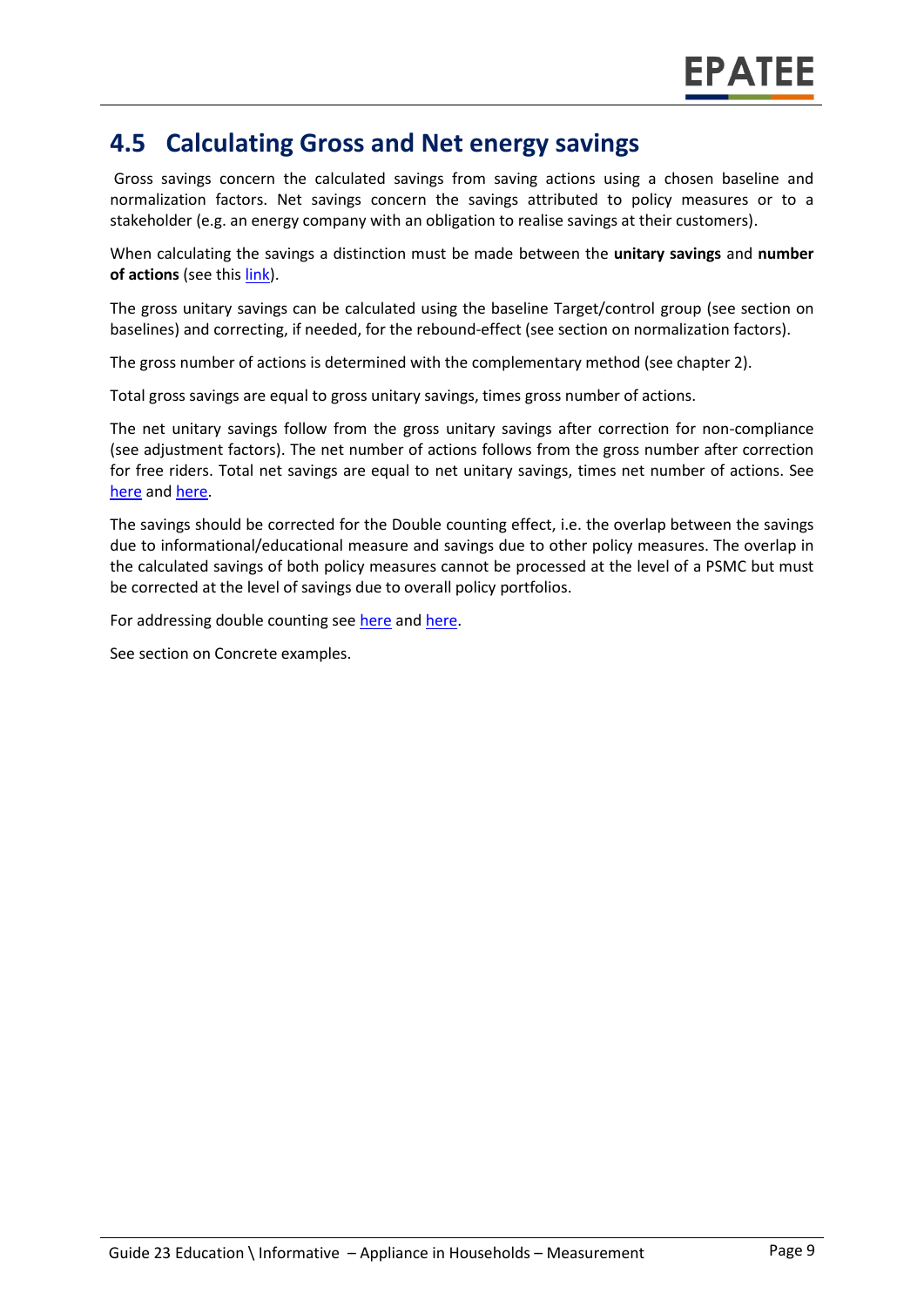### **5 | INPUT AND OUTPUT**

### **5.1 Main data requirements and data sources and collection technics**

Data requirements specified in the table below correspond to the calculation of energy savings, when using the baseline option target/control group.

| <b>Calculation subject</b>                            | Data requirements                                                              | Possible data sources and<br>collection technics                                                                                       |
|-------------------------------------------------------|--------------------------------------------------------------------------------|----------------------------------------------------------------------------------------------------------------------------------------|
| Energy consumption / unitary savings                  | Electricity consumption per<br>appliance                                       | In-situ measurement (or<br>possibly energy bills), smart<br>metering                                                                   |
| Normalization factors affecting<br>energy consumption | Rebound effect (possibly)                                                      | Survey on changes in<br>behavior                                                                                                       |
| <b>Adjustment factors</b>                             | <b>Free Rider</b>                                                              | Survey on reasons for<br>purchase of new appliance                                                                                     |
|                                                       | Non-compliance                                                                 | Check on actual savings of<br>advised efficient appliances                                                                             |
| Number of actions                                     | Number of provided advice<br>on appliances (per type)<br>and actually replaced | Monitoring of activity of<br>information centers and<br>follow-up rate of advice from<br>sales statistics and surveys in<br>households |
| Target/control group                                  | Data about participants<br>might be needed to ensure<br>representativeness     | Monitoring of sample for<br>participants and non-<br>participants                                                                      |

#### **Data issues when evaluating net energy savings**

The main good practice to ensure the feasibility and reliability of the evaluation of net energy savings is to think about the method to be used when designing (or revising) the educational or informational measure.

Experience indeed shows that unless the data collection has been planned in advance, it will be very costly, time-consuming or even impossible to collect the data required to apply most of the methods that can be used to evaluate net energy savings. Which makes that in practice, using surveys will remain the only option possible (or considered feasible).

The main challenges when using surveys are:

- to achieve a high answer rate, in order to limit sampling bias;
- to use question phrasing that can limit the risk of bias in the answers;
- participants (especially in households) may not be aware of topics that are interesting for evaluators.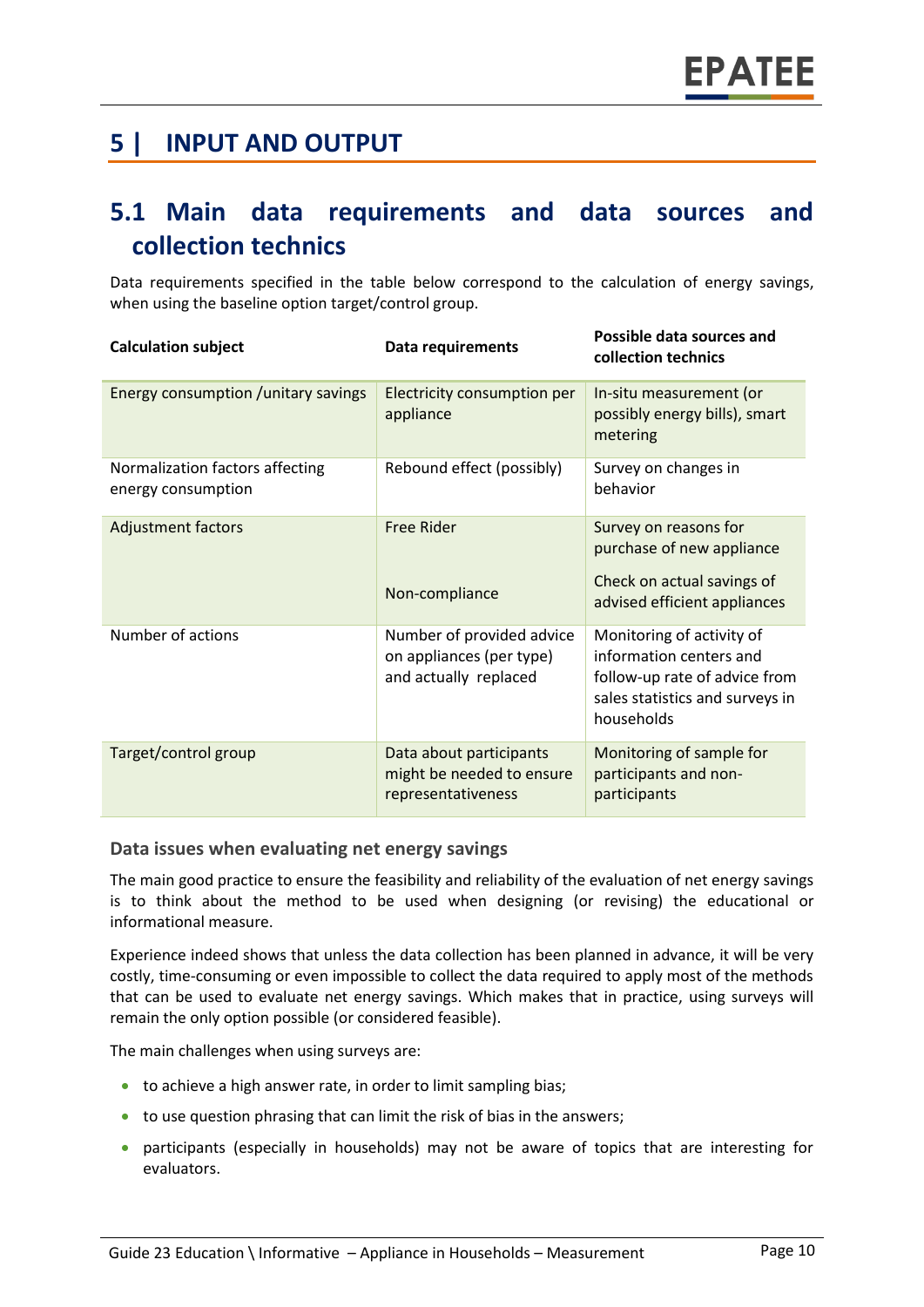For more details about the evaluation of net energy savings, see the [topical case study.](https://www.epatee-toolbox.eu/wp-content/uploads/2018/10/epatee_topical_case_study_evaluating_net_energy_savings.pdf)

For possible other methods with different data demands see the section on alternatives for the chosen method.

#### **5.2 Energy savings in final terms or in primary terms**

Energy savings can be expressed in final terms or in primary terms. See definitions about primary and final energy [here.](https://www.epatee-toolbox.eu/wp-content/uploads/2018/10/Definitions-and-typologies-related-to-energy-savings-evaluation.pdf)

The measurement method can calculate savings in final terms. It can also calculate savings in primary terms provided that savings at end-users are calculated for each energy carrier apart, and primary factors are available to convert the savings in final terms to savings in primary terms.

#### **5.3 Energy savings over time**

Implemented saving actions in a year lead to savings over a number of consecutive years. E.g. a more efficient boiler can save gas over its lifetime of about 15 years, insulation over up to 60 years and more efficient computers up to 5 years. Energy savings can be calculated in different metrics in terms of time reference, for example: year-to-year, annual, cumulated annual, cumulative. See the definitions [here.](https://www.epatee-toolbox.eu/wp-content/uploads/2018/10/Definitions-and-typologies-related-to-energy-savings-evaluation.pdf)

The calculated yearly savings concern the savings of all new saving actions in that year. In this approach only data for the savings in the chosen year are needed. Adding up the yearly savings over a period, provided that earlier saving actions are still delivering savings, leads to cumulative savings. For the cumulative savings data are needed for the whole period. Another cumulative approach, to be applied for the EE directive, is to multiply the (new) savings in a year with the number of years up to a target year and sum this result with that for all other years up to the target year. This cumulative approach stimulates early saving actions, as this count more times to the target than later actions.

Finally, savings from a saving action can be discounted and summed up over the lifetime of the action See link [here.](https://www.epatee-toolbox.eu/wp-content/uploads/2018/10/Definitions-and-typologies-related-to-energy-savings-evaluation.pdf)

The measurement method (and alternative billing analysis) can provide yearly savings of new saving actions in that year. It can also provide cumulative savings provided that data are available over a period.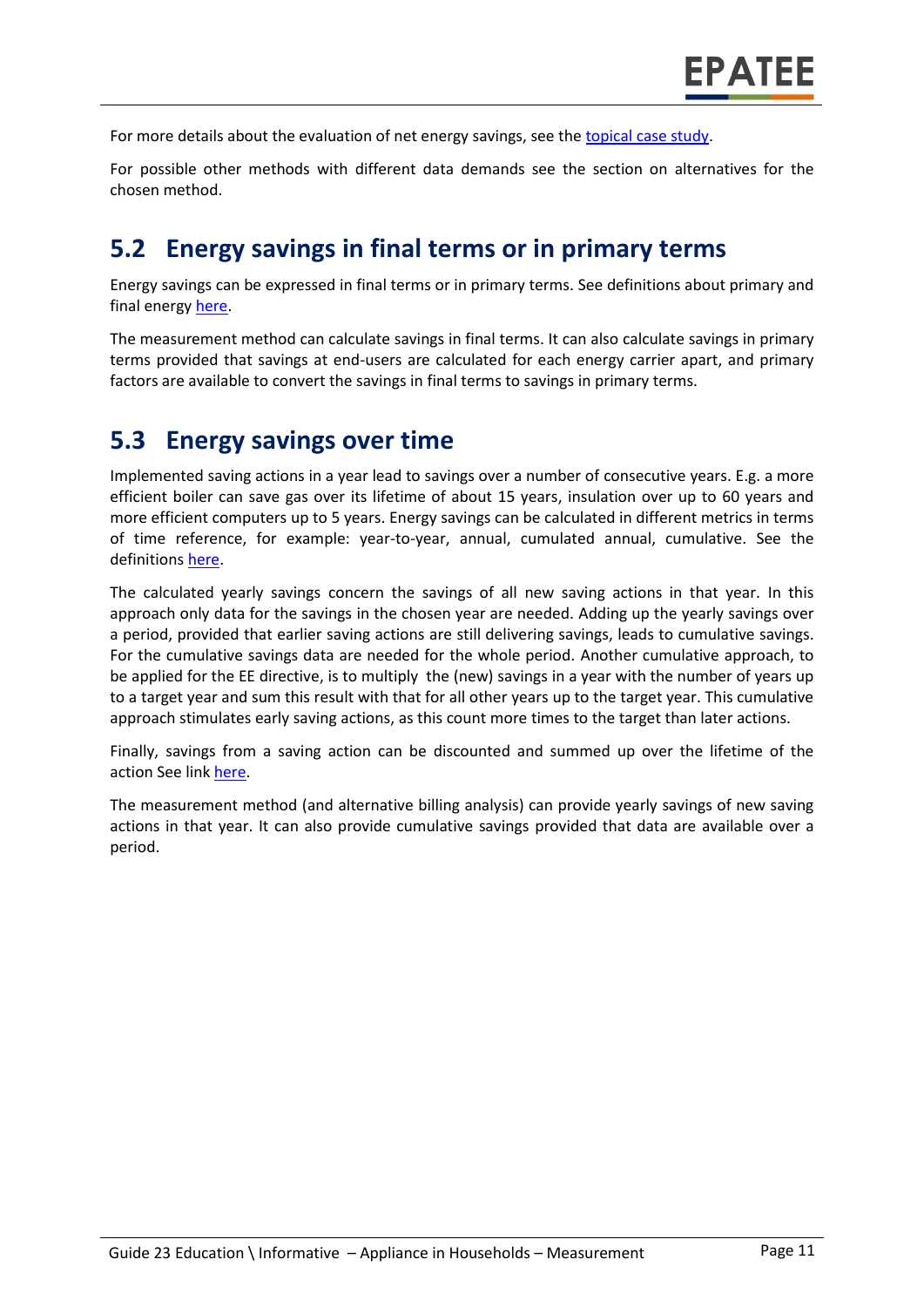## **6 | ALTERNATIVE FOR CHOSEN METHOD**

#### **6.1 Alternatives for the chosen method**

Often other savings calculation methods can be applied as well, although they will all have pros and cons regarding various aspects dealt with in preceding sections.

The table below presents the pros and cons of the method for evaluating informational and educational measures for household appliances, and for commonly used alternative methods for the same combination of policy measure and sector.

| Type of method                                                                              | <b>Pros</b>                                       | Cons                                                                                                                                                               |
|---------------------------------------------------------------------------------------------|---------------------------------------------------|--------------------------------------------------------------------------------------------------------------------------------------------------------------------|
| <b>Measurement</b> [and billing<br>analysis] for unitary savings of<br>replacing appliances | Precise determination of<br>savings per appliance | <b>Expensive and time consuming</b>                                                                                                                                |
| Deemed savings for unitary<br>savings of replacing<br>appliances                            | Less expensive and time<br>consuming              | Savings depend on the old and<br>new appliance, which both can<br>differ, set of deemed savings<br>needed. Adjustment and<br>normalization of savings is<br>harder |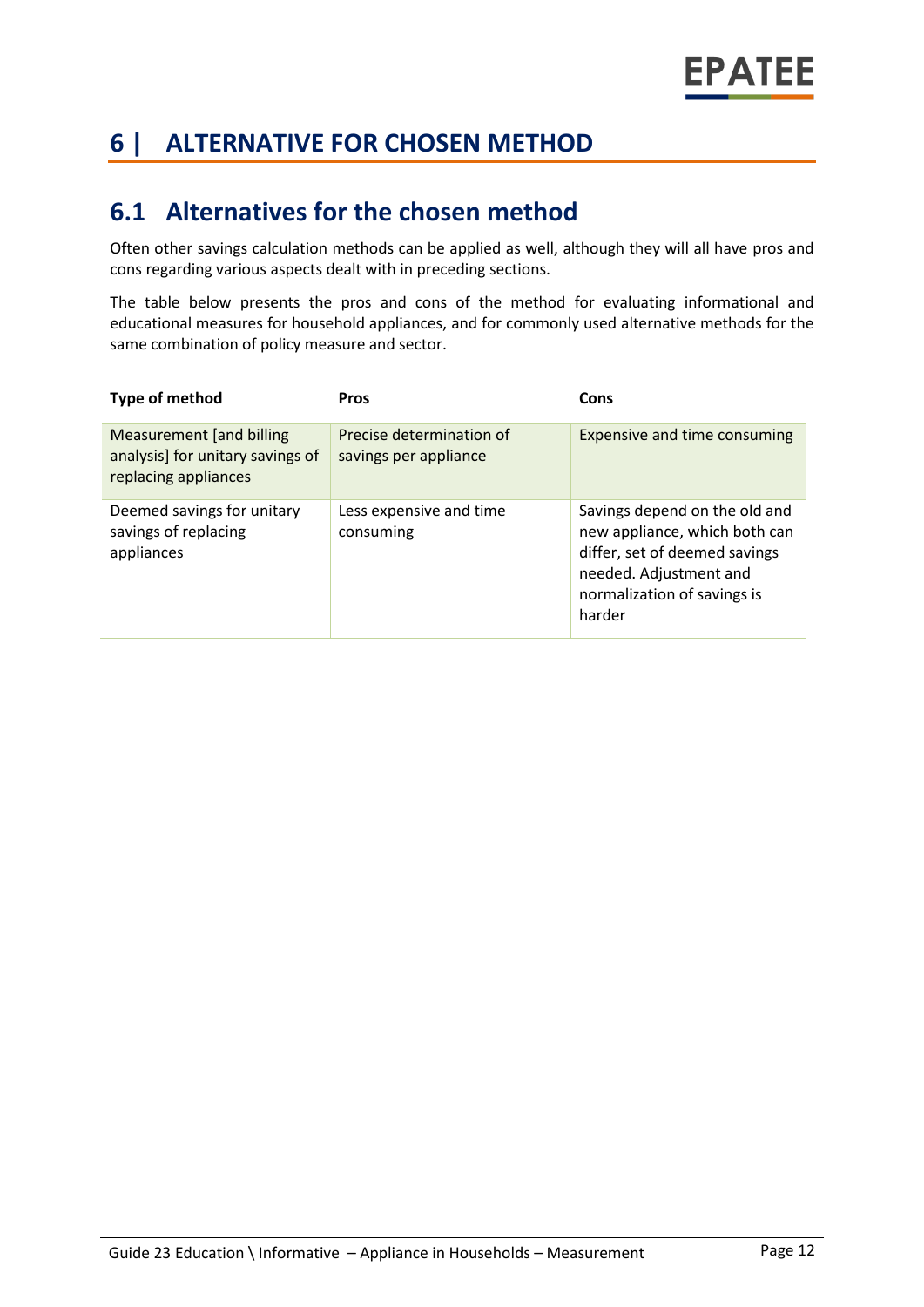## **7 | ADDITIONAL EVALUATION RESULTS**

## **7.1 Calculating avoided CO<sup>2</sup> emissions**

Avoided  $CO<sub>2</sub>$  emissions can be evaluated from the energy savings by applying emission factors. Four key aspects are to be taken into account when choosing the emission factor(s):

- 1) Emission factors vary according to the **energy type**, so the data about energy savings need to be available per energy type.
- 2) Emission factors for a given type of energy **can vary over time** (especially for **electricity**).
- 3) Emission factors can take into account:
	- a. **Direct emission factors**: that take into account the emissions generated when producing the energy used;
	- b. **Lifecycle emission factors**: that takes into account all the emissions generated from the extraction of the energy resources up to the dismantling of the energy plant.

Due to the differences that the choice of emission factor(s) can induce, it is important to document what emission factor(s) has (have) been used.

The reduction in CO<sub>2</sub>-emissions can be calculated from the savings with an emission factor for electricity that takes into account the different inputs of power production. The actual factor to be applied can vary, depending on saving action(s) and sector, year of implementation, policy considerations, and etcetera, see the document in thi[s link](https://www.researchgate.net/publication/222601305_Evaluation_of_methods_used_to_determine_realized_energy_savings) as example

The avoided emission of **other greenhouse gasses** due to energy savings are not taken into account here, as these emissions (and more specifically their reductions) are generally negligible compared to  $CO<sub>2</sub>$  (apart from policy measures targeting the agriculture sector).

**IPCC** (Intergovernmental Panel on Climate Change) provides a **[detailed database](https://www.ipcc-nggip.iges.or.jp/EFDB/main.php) of peer-reviewed emission factors.**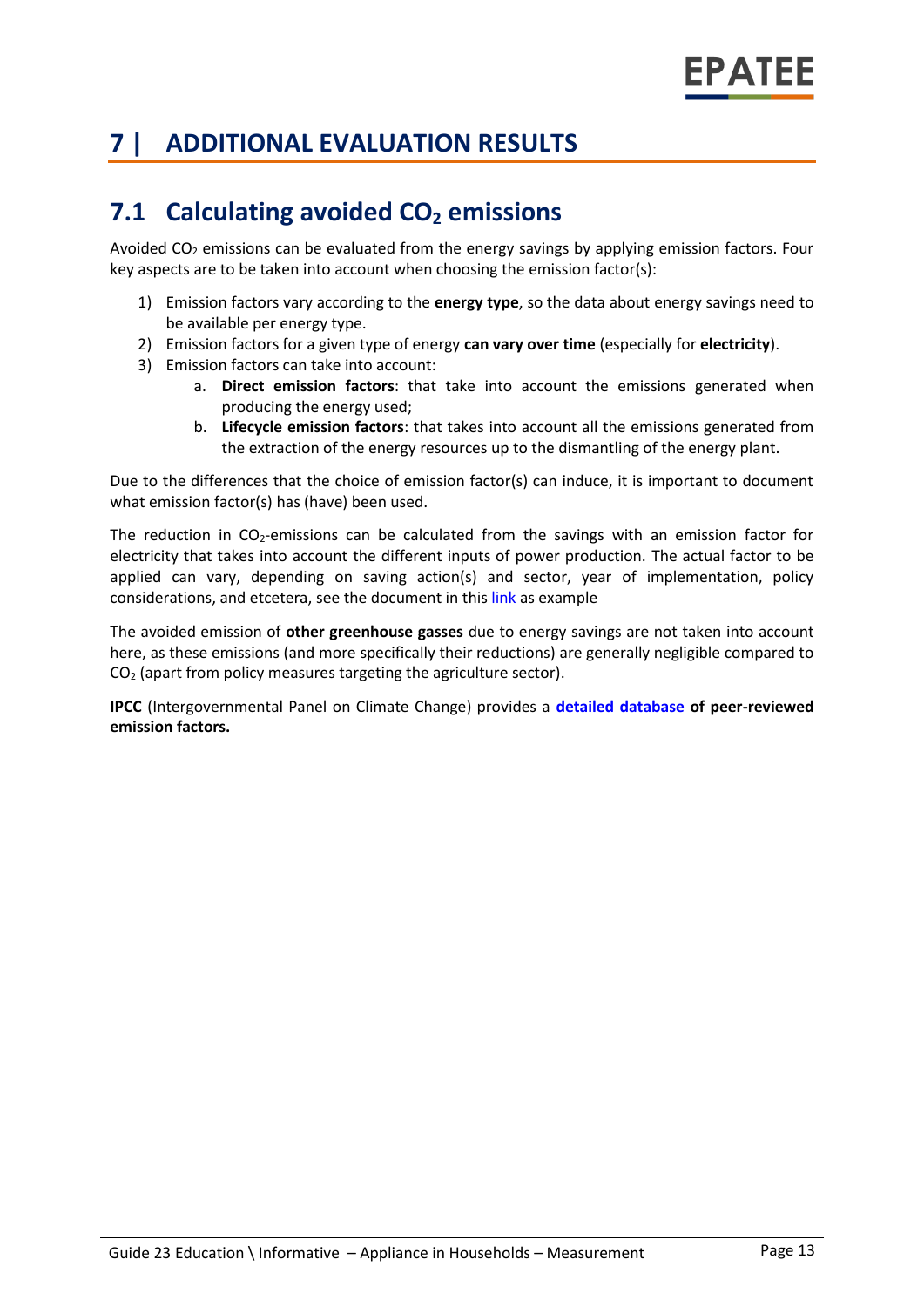## **7.2 Calculating cost-effectiveness**

Cost-effectiveness is the ratio between costs to achieve energy savings and the amount of savings and possibly other benefits.

A distinction can be made according to the point of view adopted to assess cost-effectiveness:

- Cost-effectiveness for the end-user or participant
- Cost-effectiveness for society at large
- Cost-effectiveness for the party that takes responsibility for saving targets (government or actor with an Energy Efficiency Obligation)

For more details about the different perspectives, see for example [\(Breitschopf](https://epatee.eu/system/tdf/epatee_report_on_the_knowledge_base.pdf?file=1&type=node&id=29&force=1) et al., 2018).

The calculation of cost-effectiveness for end-users demands, next to the savings, data on investments made, subsidies on investments, interest rates, lifetimes of the saving actions, energy prices (including taxes) per type of end-user and discount factors per type of end-user. The calculation is based on additional cost of appliances, which are equipped with an energy efficiency label.

For cost-effectiveness from a societal viewpoint no account is taken of subsidies and taxes, energy prices concern world market price, and a lower value of the discount factors is valid. The calculation may be based on the cost for setting up the measure and the combined energy savings of all households affected.

### **7.3 Calculating other Co-benefits**

Possible co-benefits from saving energy concern:

- Extra employment
- Reduction of energy poverty
- Other emission reductions ( $NO<sub>x</sub>$ ,  $SO<sub>2</sub>$ , fine particles, etc.)
- Better indoor climate
- Reduced dependency on (insecure) energy import

The following co-benefits are regarded as most relevant and/or feasible to calculate in conjunction to this specific guide (see table)

The calculation of the co-benefits is explained in the references.

| <b>Type of co-benefits</b>       | Why it can be relevant (and<br>for whom) | References where more details can be<br>found                                    |
|----------------------------------|------------------------------------------|----------------------------------------------------------------------------------|
| Alleviation of energy<br>poverty | Low-income households                    | <b>Energy Efficiency for Low Income</b><br>Households (European Commission 2016) |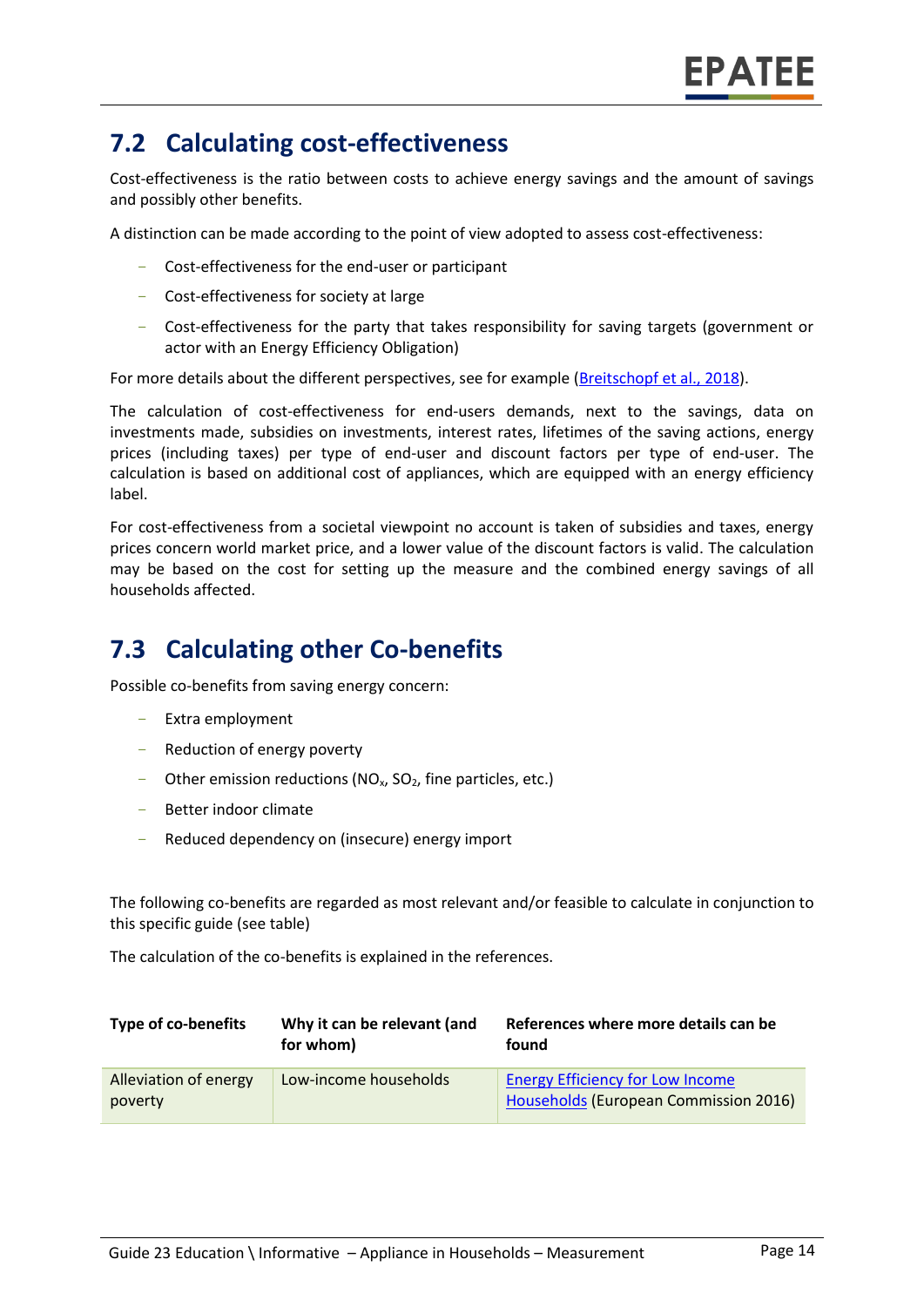## **8 | CONCRETE EXAMPLES**

Voluntary Labelling of Refrigerators and AC units using direct measurement supported by surveys (Thailand)

*Vine, E.; du Pont, P.; Waide, P.: Evaluating the impact of appliance efficiency labeling programs and standards: process, impact, and market transformation evaluations*  <https://www.sciencedirect.com/science/article/pii/S0360544201000536>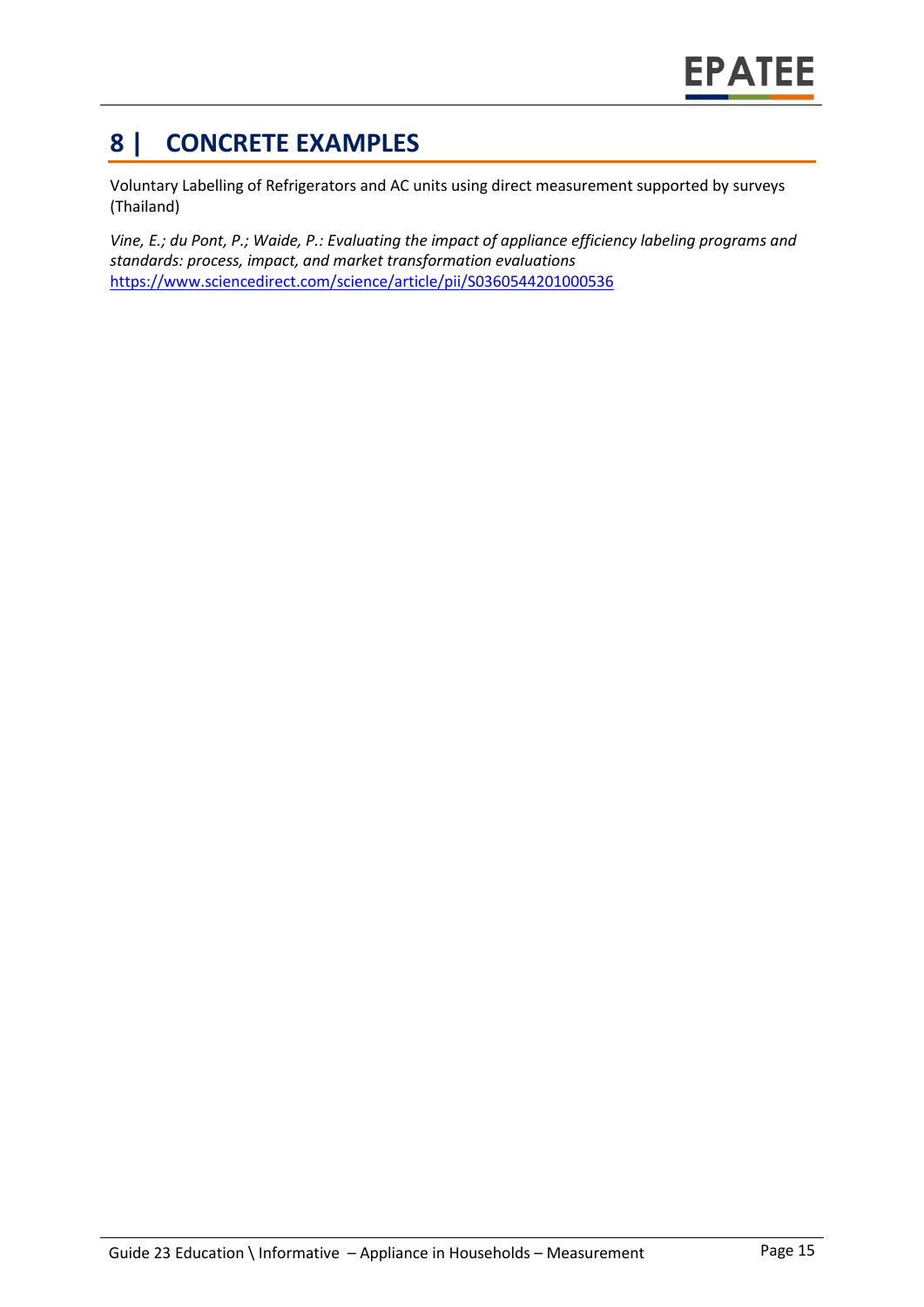### **9 | FURTHER READING**

#### **General guidance on evaluations**

- Baumgartner, R. (2017). Chapter 12: Survey Design and Implementation for Estimating Gross Savings Cross-Cutting Protocol. The Uniform Methods Project: Methods for Determining Energy-Efficiency Savings for Specific Measures. Prepared for NREL (National Renewable Energy Laboratory), September 2017.<http://www.nrel.gov/docs/fy17osti/68568.pdf>
- Hoffman, I., Schiller, S., Todd, A., Billingsley, M., Goldman, C., Schwartz, L., 2015. Energy Savings Lifetimes and Persistence: Practices, Issues and Data. Technical Brief, Lawrence Berkeley National Laboratory, May 2015[. https://emp.lbl.gov/publications/energy-savings-lifetimes-and](https://emp.lbl.gov/publications/energy-savings-lifetimes-and)
- Eichhammer et al., 2008. Distinction of energy efficiency improvement measures by type of appropriate evaluation method. Final Report on Evaluation and Monitoring for the EU Directive on Energy End-Use Efficiency and Energy Services. EMEEES Project report. [https://www.epatee](https://www.epatee-lib.eu/media/docs/EMEEES_WP3_Report_Final.pdf)[lib.eu/media/docs/EMEEES\\_WP3\\_Report\\_Final.pdf](https://www.epatee-lib.eu/media/docs/EMEEES_WP3_Report_Final.pdf)

#### **Specific guidance on direct measurement method**

• [To be added]

#### **Relevant case studies**

• None available